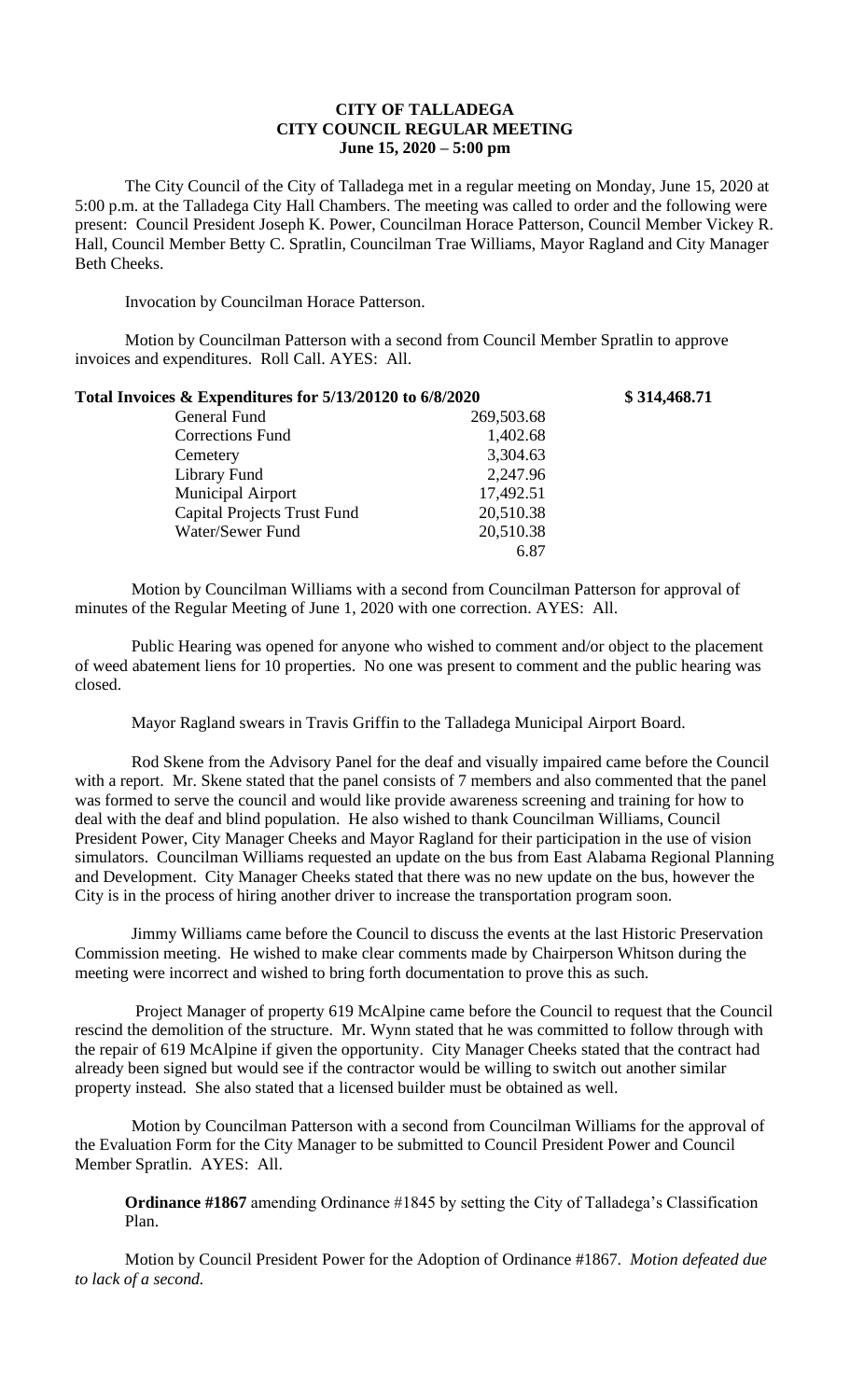Motion by Councilman Williams with a second from Council Member Hall to schedule a Work Session on June 29, 2020 at 5pm to have any questions answered concerning the Classification Plan. AYES: All.

#### **Ordinance #1868** repeal of Ordinance #1249.

There was some discussion upon this matter. Councilman Patterson commented that he would like to know what would replace the Historic Preservation Commission and that several years ago there was about the responsibility of the historic district being held by the Building Inspector and City Planner. City Attorney O'Brien stated that that there was no plan in place to what replaces Ordinance #1249 but had given a couple of suggestions to the City Manager such as taking the enforcement provisions dealing with permitting and requirement that buildings in the historic district has to be maintained to a certain standard and incorporate it in the Zoning Ordinance or once the Council abolishes the HPC at some point the Council reforms a new HPC to take all the ordinances for the geographic areas for historic districts and take the time to only include those that have taken the time to register the structure as a historic property. Building Inspector EJ Morgan commented that the building inspector has no authority to dictate materials so long as they are approved building materials and commented that the HPC is the only entity that can set regulations for historical features.

Motion by Councilman Williams with a second from Council Member Hall for the Reading of the Heading Only of Ordinance #1868. Roll Call. AYES: All.

# AM ORDINANCE TO REPEAL ORDINANCE NO. 1249 AND TO ABOLISH THE HISTORIC PRESERVATION COMMISSION IN THE CITY OF TALLADEGA

Motion by Council Member Spratlin with a second from Councilman Williams for Immediate Consideration of Ordinance #1868. Roll Call. AYES: All.

Motion by Council Member Spratlin with a second from Council Member Hall for the Adoption of Ordinance #1868. Roll Call. AYES: All.

### **Weed Abatements**

**Resolution #5029** to assess a weed abatement lien on 823 Allen St. **Resolution #5030** to assess a weed abatement lien on 904 Summer St. **Resolution #5031** to assess a weed abatement lien on Vacant lot corner of Knox St. and Ave H **Resolution #5032** to assess a weed abatement lien on Vacant lot corner of Lide Rd. and Hollingsworth **Resolution #5033** to assess a weed abatement lien on 716 Coleman Drive **Resolution #5034** to assess a weed abatement lien on 102 McClellan St. **Resolution #5035** to assess a weed abatement lien on Vacant lot on Knox St. **Resolution #5036** to assess a weed abatement lien on Vacant lot on Knox St. **Resolution #5037** to assess a weed abatement lien on Vacant lot on Knox St. **Resolution #5038** to assess a weed abatement lien on Vacant lot corner of Ave H and Knox St.

Motion by Councilman Williams with a second from Council Member Hall for the approval of Resolution #5029 to Resolution #5038. Roll Call. AYES: All.

**Resolution #5039** surplusing of police dog and donation to handler

Motion by Councilman Patterson with a second from Councilman Williams for the approval of Resolution #5039. Roll Call. AYES: All.

Motion by Councilman Williams with a second by Councilman Patterson to approve invoices and expenditures for the Water Department. AYES: All.

| Water Department Expenditures for 5/27/2020 to 6/8/2020 |            | \$178,479.59 |
|---------------------------------------------------------|------------|--------------|
| Water/Sewer Fund                                        | 178,479.59 |              |

**Resolution #5040** approving a contract with InSite Engineering for design and construction, engineering, and inspection (CE&I) services for the main WWTP, Brecon WWTP, and Airport WTTP for updates and upgrades at a cost not to exceed \$69,500.00.